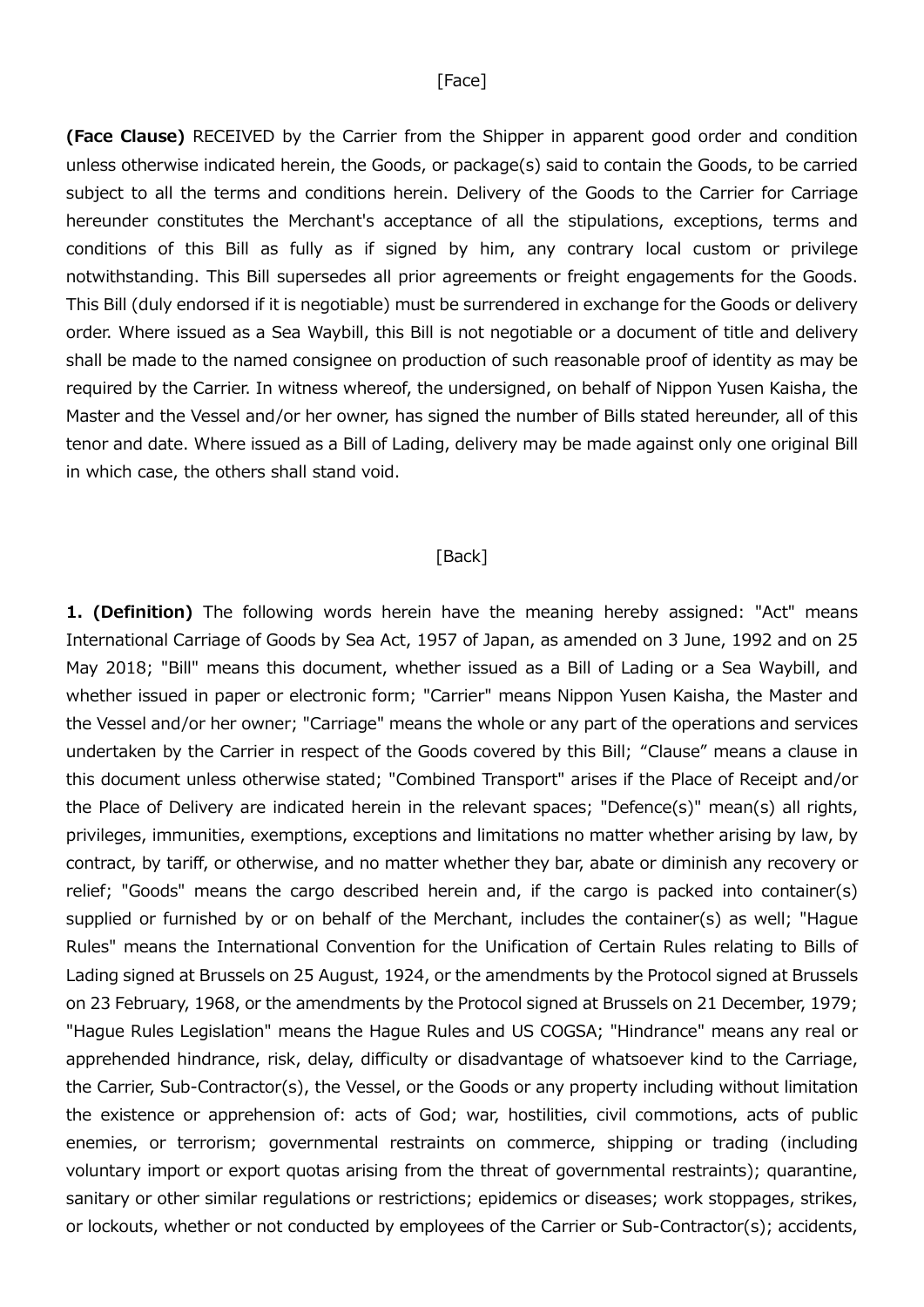casualties, fire, or transportation disasters; congestion of, closure of, obstacle in or danger to any canal, strait, waterway, port, wharf, sea terminal, or any other place; or bad weather, shallow water, ice, earthquake, landslip or other obstacles in the Carriage; "Merchant" includes the Shipper, consignor, consignee, owner and receiver of the Goods, and the holder of this Bill and any other person acting on their behalf; "Person" includes an individual, group, company, or other entity; "Shipper" means Person(s) described as shipper on this Bill and/or Person(s) who entered into the contract of Carriage; "Sub-Contractor" includes owners and operators of the Vessel or any other vessel (other than the Carrier), sea, water, rail, road, air or other transport operators or carriers, stevedores, terminal operators, warehousemen, and any independent contractors employed by the Carrier in performance of the Carriage and any sub-contractor thereof; "Tariff" means the Carrier's charge for Carriage as described in Clause 4; "US COGSA" means the Carriage of Goods by Sea Act, 1936, of the United States of America; "Vessel" means the vessel named herein and includes any vessel, ship, craft, lighter or other means of transport which is or shall be substituted, in whole or in part, for her; and "Verified Gross Mass" means the combined mass of a container's tare mass and the masses of all packages and cargo items including but not limited to pallets, dunnage, other packing material and securing materials packed in the container and verified by one of the methods of weighing specified in SOLAS Chapter VI Regulation 2.

2. (Clause Paramount) (1) This Bill shall have effect subject to the Act unless it is adjudged by a competent court that any other legislation of a nature similar to Hague Rules Legislation compulsorily applies to this Bill, in which case it shall have effect subject to the provisions of such Hague Rules Legislation. Notwithstanding anything else in this Bill, on all Carriage to or from the United States of America (including its districts territories and possessions), this Bill shall have effect subject to US COGSA. (2) The Act or Hague Rules Legislation, whichever is applicable pursuant to Clause 2(1), are deemed incorporated into this Bill. If any provision of this Bill is held to be repugnant to any extent to the Act or Hague Rules Legislation or to any other laws, statutes or regulations applicable to the contract contained in or evidenced by this Bill, such provision shall be null and void to that extent but no further. (3) The Act or Hague Rules Legislation, whichever is applicable pursuant to Clause 2(1), shall also apply and govern the Carriage before the Goods are loaded on and after they are discharged from the Vessel and throughout the entire time the Goods are in custody of the Carrier, its agents, servants, representatives and Sub-Contractors. (4) Where this Bill is issued as a Sea Waybill, this Bill shall have effect subject to the CMI Uniform Rules for Sea Waybills which are deemed to be incorporated herein; provided, however, that if any provisions of such Rules are inconsistent with those of this Bill, the latter shall prevail. (5) Where US COGSA applies, the provisions of US COGSA shall also apply and govern the Carriage before the Goods are loaded on and after they are discharged from the Vessel and throughout the entire time the Goods are in custody of the Carrier, its agents, servants, representatives and Sub-Contractors.

3. (Governing Law and Jurisdiction) (1) Subject to Clause 3(2), for shipments worldwide the contract evidenced by or contained in this Bill shall be governed by Japanese law and all actions against the Carrier in respect of the Goods or arising out of the Carriage shall be brought before the Tokyo District Court in Japan to the exclusion of the jurisdiction of any other courts, whilst any such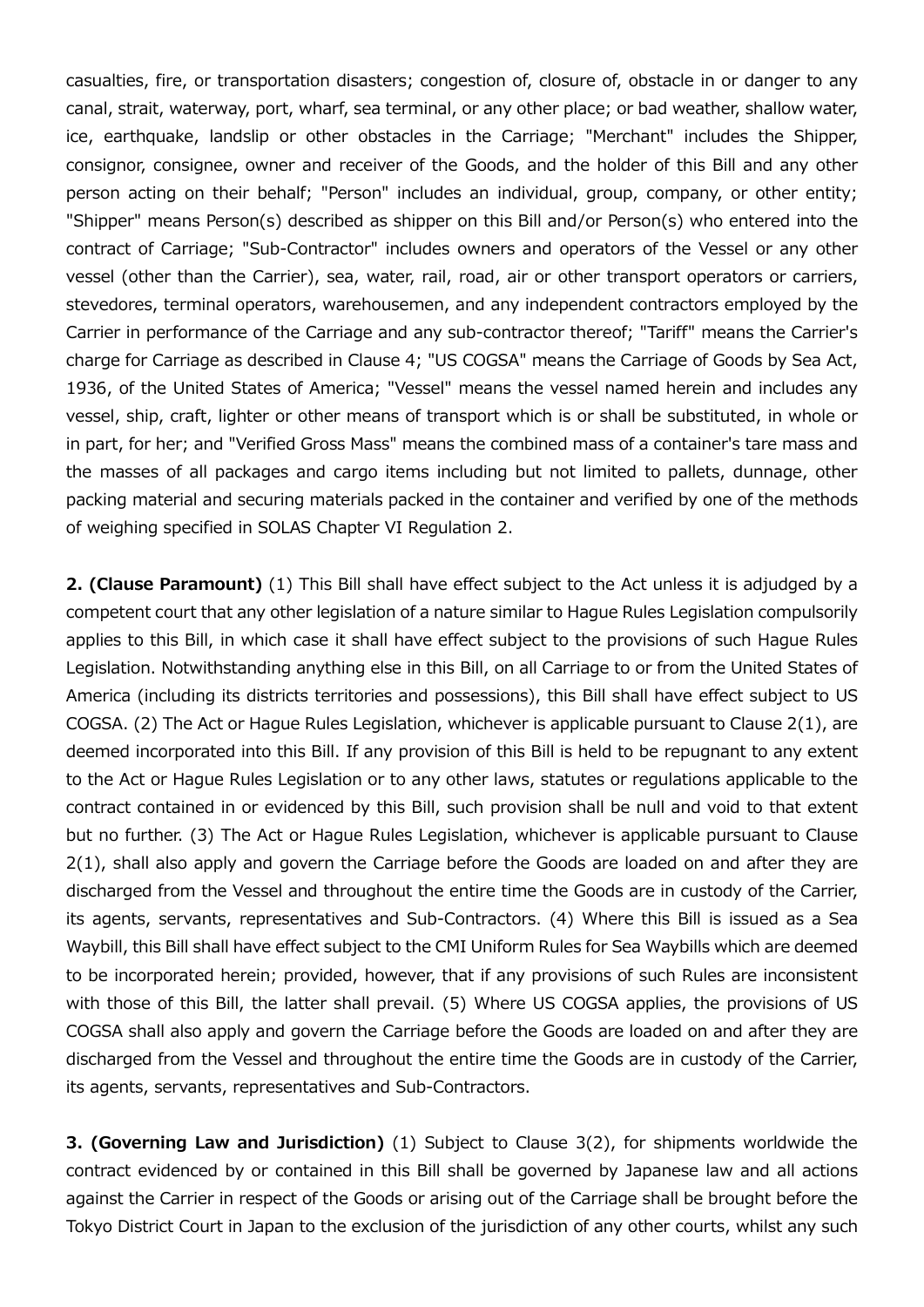actions against the Merchant may be brought before the said Court or any other competent court at the Carrier's option. (2) For shipments to or from the United States of America (including its districts territories and possessions) U.S. Law and the United States Federal Court of the Southern District of New York shall have exclusive jurisdiction to hear all disputes relating to this Bill. For limitation purposes under US COGSA, it is agreed that the meaning of the word "package" shall be any palletised and/or unitised assemblage of cartons which has been palletised and/or unitised for the convenience of the Merchant, regardless of whether said pallet or unit is disclosed on the front hereof. (3) Where the Goods are subject to adverse or competing claims, the Carrier may place the Goods in the custody of a court of competent jurisdiction for a determination of ownership and/or right to possession at the sole expense of the Merchant. The Carrier shall have no liability to the Merchant arising out of such placement and the Merchant consents to the exclusive jurisdiction of such Court.

4. (Carrier's Tariff) The terms of the Carrier's applicable Tariff are deemed to be incorporated herein. Copies of the relevant provisions of the applicable Tariff are obtainable from the Carrier upon request. In the case of inconsistency between this Bill and the applicable Tariff, this Bill shall prevail.

5. (Reservation of Rights) Nothing in this Bill shall operate to limit or deprive the Carrier of the benefit of, and right to, all limitations of or exemptions from liability authorized by laws, statutes or regulations of any countries.

6. (Sub-Contracting and Indemnity) (1) The Carrier shall be entitled to sub-contract the Carriage on any terms whatsoever, including liberty to further sub-contract. (2) The Merchant undertakes that no claim or allegation shall be made against any Person whomsoever by whom the Carriage is performed or undertaken (including all Sub-Contractors), other than the Carrier, which imposes or attempts to impose upon any such Person, or any vessel owned by any such Person, any liability whatsoever in connection with the Goods or the Carriage, whether or not arising out of negligence on the part of such Person and, if any such claim or allegation should nevertheless be made, to indemnify the Carrier pursuant to Clause 32. (3) Without prejudice to Clause 6(2) every such Person shall have the benefit of every Defence available to the Carrier including Clause 3 hereof as if such provisions were expressly for his benefit; and in entering into this contract, the Carrier, to the extent of these provisions, does so not only on his own behalf but also as agent and trustee for such Person. (4) The provisions of Clause 6(2), including but not limited to the undertakings of the Merchant contained therein, shall extend to claims or allegations of whatsoever nature against other Persons chartering space on the Vessel. (5) The Merchant further undertakes that no claim or allegation in respect of the Goods shall be made against the Carrier by any Person other than in accordance with the terms and conditions of this Bill which imposes or attempts to impose upon the Carrier any liability whatsoever in connection with the Goods or the Carriage, whether or not arising out of negligence on the part of the Carrier and, if any such claim or allegation should nevertheless be made, to indemnify the Carrier pursuant to Clause 32.

7. (Modes, Route of Transportation) (1) The Carrier may at any time and without notice to the Merchant: use any means of transport or storage whatsoever; transfer the Goods from one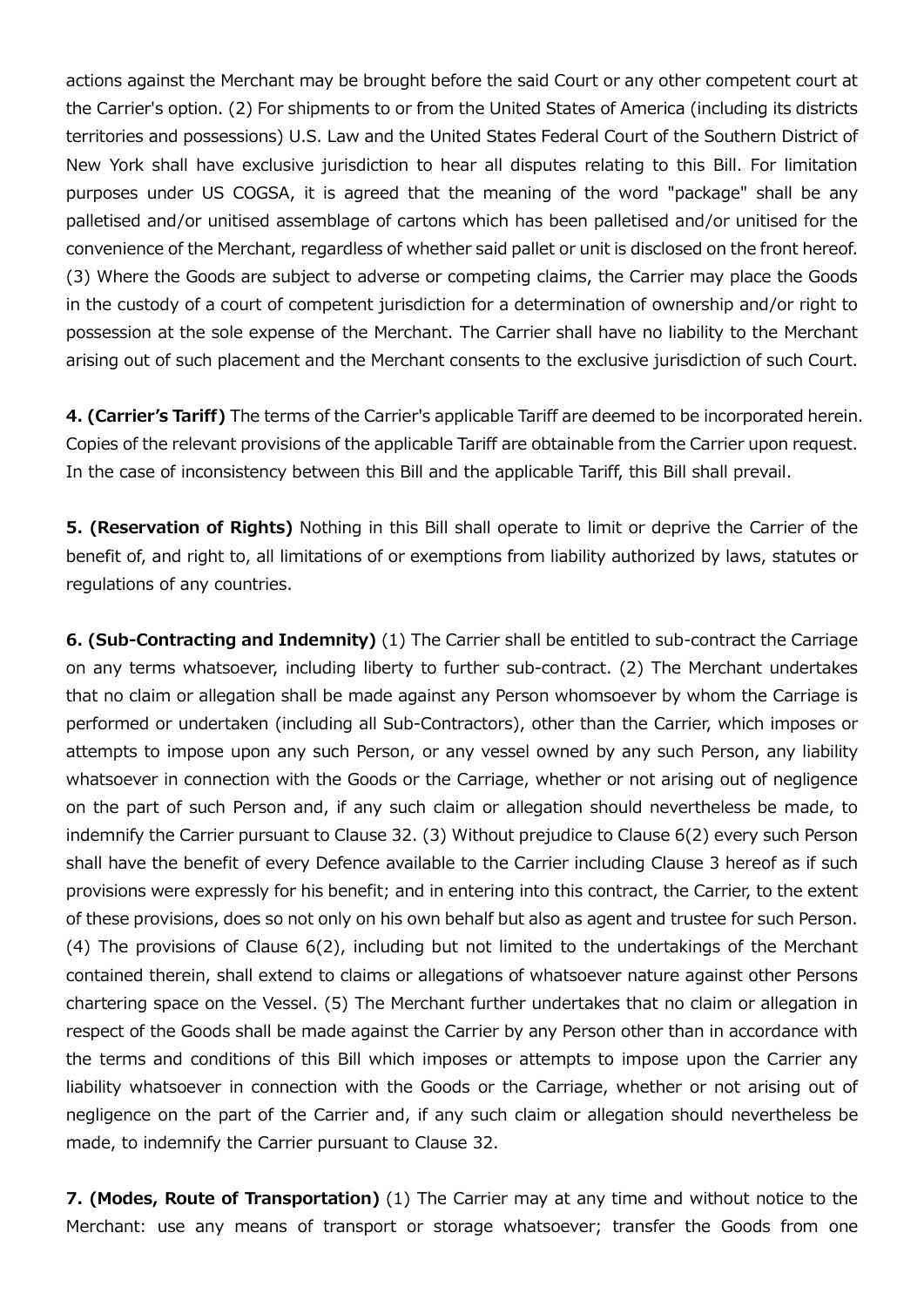conveyance to another including trans-shipping or carrying the same on another Vessel or means of transport other than the Vessel named herein; proceed by any route in his discretion (whether or not the nearest or most direct or customary or advertised route) and proceed to or stay at any place or port whatsoever once or more often and in any order; load and unload the Goods at any place or port (whether or not any such port is named herein as the port of loading or port of discharge) and store the Goods at any such place or port; and/or have liberty to carry the Goods as a single shipment or as several shipments by any route whatsoever. (2) The Vessel shall at all times have liberty to dry-dock, go to repair yards, shift berths, and shift or re-stow cargo, and take in fuel or stores. These liberties may be invoked by the Carrier for any purpose whatsoever and anything done in accordance with this Clause or any delay arising therefrom shall not be deemed to be a breach by the Carrier of the contract evidenced by this Bill or a deviation. Should the Carrier be held liable in respect of any such action, the Carrier shall be entitled to the full benefit of the Carrier's Defences. (3) The Vessel shall have liberty to call and/or stay at any port or place in or out of the direct, advertised or customary route, once or more often and in any order backwards or forwards, and/or to omit calling at any port or place whether scheduled or not.

8. (Responsibility) (1) The Carrier shall not be responsible for the loss of or damage to or in connection with the Goods or the Carriage occurring before receipt of the Goods by the Carrier at the place of receipt or port of loading or after delivery by the Carrier at the port of discharge or place of delivery. (2) The Carrier does not undertake that the Goods shall arrive at the port of discharge or place of delivery at any particular time or in time to meet any particular market or use and the Carrier shall not be responsible for any direct or indirect loss or damage which is caused through delay. If the Carrier is nevertheless adjudged to be liable for delay, then the Carrier shall have the same Defences in respect of such delay as he would have for physical loss or damage. (3) The information in the column "Final Destination" which is inserted in accordance with Merchant declaration herein is solely for the purpose of the Merchant's reference and shall not give rise to any responsibility on the part of the Carrier. (4) It is contemplated that the Carriage may be in Combined Transport. If it is established that loss of or damage to or in connection with the Goods or the Carriage occurred while in custody of the Carrier, Sub-Contractors, or their respective agents, servants, or representatives, when the Carriage is Combined Transport, the Carrier's responsibility shall be determined in the following manner: (i) If it is further established that such loss or damage occurred during the period from the time the Goods arrived at the sea terminal at the port of loading to the time when they left the sea terminal at the port of discharge or during any previous or subsequent part of the Carriage by sea or inland waterways, the Carrier shall be responsible for such loss or damage subject to the provisions of this Bill and the Act or applicable Hague Rules Legislation (excluding the scope of application provisions therein) as the case may be. (ii) Notwithstanding Subclauses 2(2), 2(3) and 2(5), the Carrier shall have the benefit of all the Sub-Contractor's Defences and, without prejudice to any of the Carrier's other Defences including without limitation the "Governing Law and Jurisdiction" clause herein, the Carrier's liability shall be no greater than that of the Sub-Contractor. (iii) For the Goods carried in Combined Transport, if it is established that the loss of or damage to or in connection with the Goods or the Carriage occurred during the period from the receipt by the Carrier at the place of receipt to the delivery by the Carrier at the place of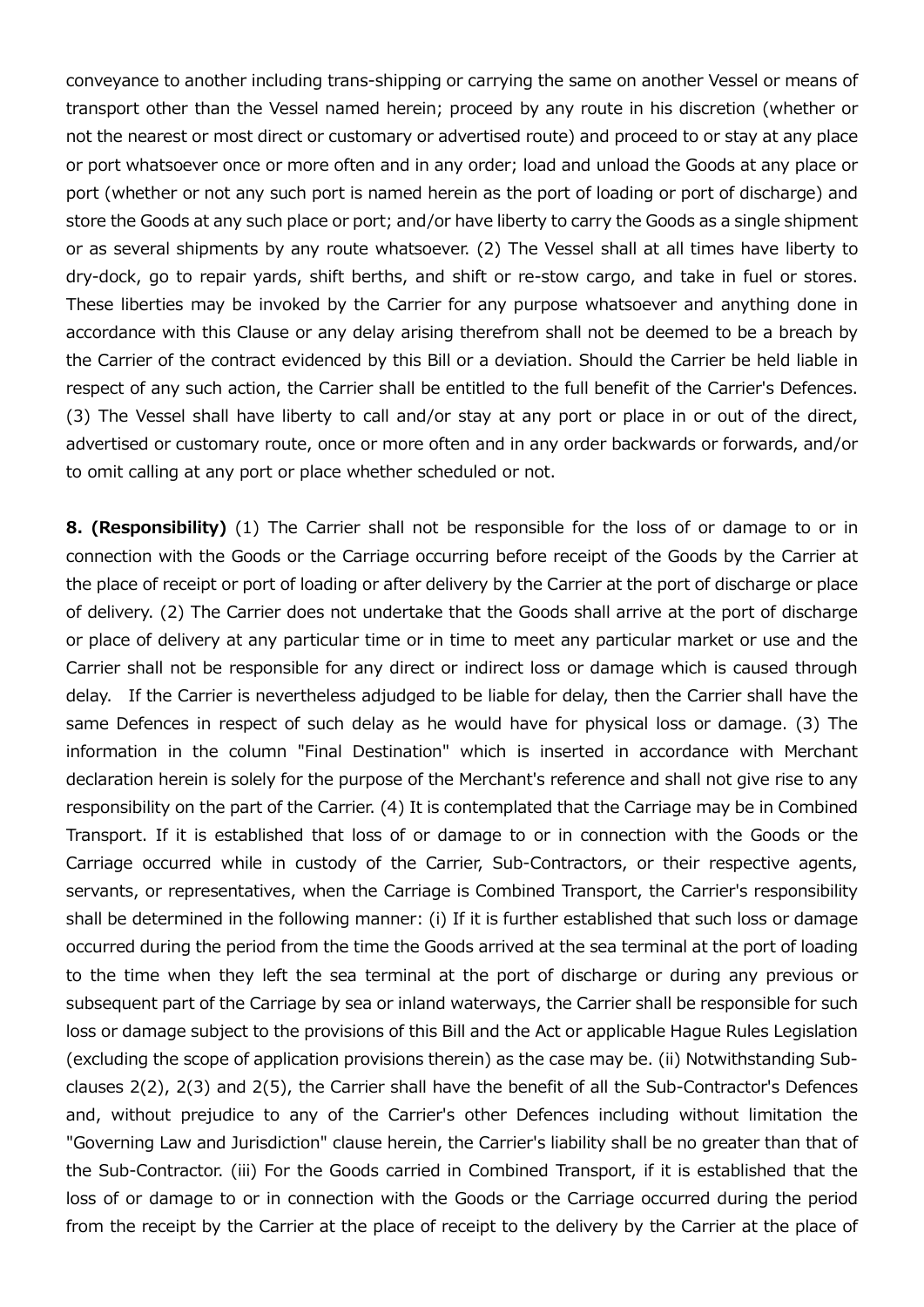delivery but the Merchant is unable to prove where the Goods were when the loss or damage occurred, the Act or applicable Hague Rules Legislation, as the case may be, as provided for in Clause 2 hereof shall apply. In any action by the Carrier for indemnity or contribution, this paragraph shall not create an inference or presumption that the loss or damage occurred in the Carrier's custody. (5) Subject to Clause 8(4)(ii) above, where the Combined Transport is from, to or within the United States the liability of the Carrier shall be governed by the provisions of Clause 2 hereof.

9. (Liberties) (1) In any situation whatsoever, whether real or anticipated, before or during the Carriage, which may give rise to any Hindrances in the judgement of the Carrier (meaning for the purpose of this Clause the Carrier, Sub-Contractor, and their respective agents, servants and representatives), then the Carrier shall be entitled to: (i) if the Carriage has already commenced, unpack the container(s), and/or suspend, cancel or continue loading onto or discharge from the Vessel or any other means of transport, store on board the Vessel or any other means of transport, in warehouses or open areas, return or send to the port of loading or place of receipt or any other port or place selected by the Carrier and require the Merchant to take delivery of the Goods, and/or otherwise dispose of, the Goods or any part thereof in such way as the Carrier may deem advisable at the sole risk and the expense of the Merchant; or (ii) if the Carriage has not yet commenced, cancel the Carriage or the contract of Carriage; all without compensation to the Merchant. Any such actions shall constitute complete and final delivery and full performance of the contract of Carriage, with the Carrier entitled to full freight hereunder, but freed from any further responsibility in respect of the Goods. Thereafter, any and all operations and services which the Carrier may (but shall not be required to) undertake in respect of the Goods shall be undertaken solely as agent for the Merchant and not as a carrier, bailee, custodian, or warehouseman of the Goods. The Carrier shall be entitled to compensation for such operations and services together with reimbursement for all expenses, all of which shall be secured by a lien in the Carrier's favour against the Goods and the documents related thereto. (2) The Carrier, in addition to all other liberties provided for in this Clause, shall have liberty to comply with orders, directions, regulations, recommendations or suggestions in respect of the Goods or the Carriage given by any Person acting or purporting to act with the authority of any government, quasi-government or public authority or by any Person having, under the terms of any insurance on the Vessel, the right to give such orders, directions, regulations, recommendations or suggestions. Such compliance shall not be a breach of the contract of Carriage by the Carrier or a deviation.

10. (Unknown Clause) (1) Any reference herein to marks, numbers, description, quality, quantity, gauge, weight, measure, nature, kind, value and any other particulars of the Goods is as furnished by the Merchant, and the Carrier shall not be responsible for the accuracy and completeness thereof. The Merchant warrants to the Carrier that the particulars furnished by him are accurate or complete and, if they are nevertheless inaccurate or incomplete, undertakes to indemnify the Carrier pursuant to Clause 32 hereof. (2) If the cargo received by the Carrier is packed into container(s), loaded on pallet(s) or unitized into other similar article(s) of transport by or on behalf of the Merchant, this Bill is prima facie evidence of the shipment only of the number of such article(s) as shown on the face hereof; and the order and condition of the contents and any other reference to marks, numbers,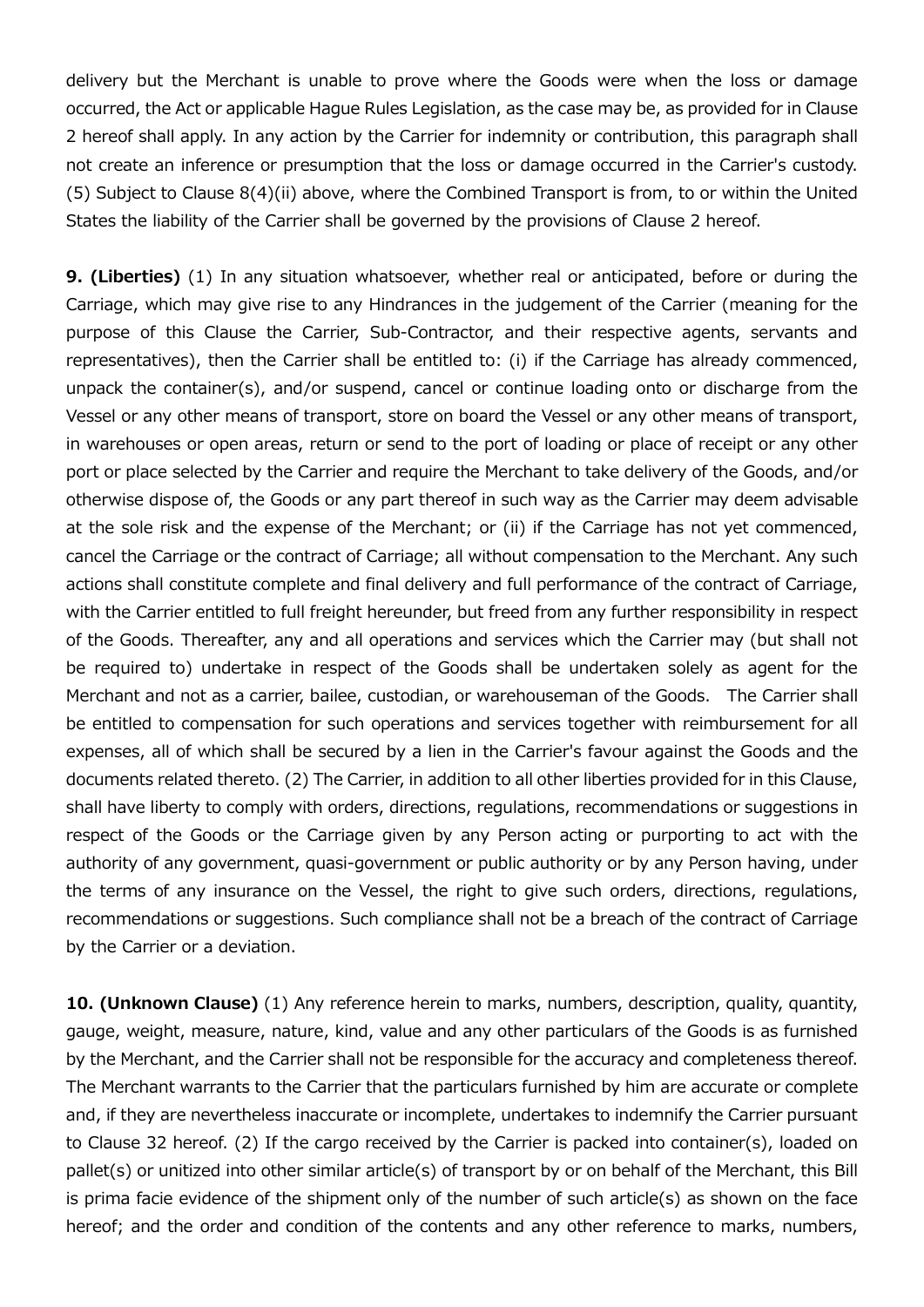number and kind of packages or pieces, description, quality, quantity, gauge, weight, measure, nature, kind and value are unknown to the Carrier. The Carrier shall accept no responsibility therefor.

11. (Weight Declaration of Goods) (1) Whether the cargo is packed into container or not, the weight must be declared by the Merchant in writing before receipt by the Carrier and must be marked clearly and durably on the outside of the piece or package in letters and figures not less than two inches high. Where the gross weight of the Goods has been incorrectly declared, the Shipper shall be liable to the Carrier for all losses of whatsoever nature (including but not limited to deadfreight, demurrage, storage charges, customs charges, fines etc.) which arise out of such incorrect declaration whether or not it was the responsibility of the Shipper. (2) In case of the Merchant's failure in his obligations under the preceding paragraph, the Carrier shall not accept the Goods, and if he accepts, shall not be responsible for any loss of or damage to or in connection with the Goods, and at the same time the Merchant shall be liable for loss of or damage to any property or for personal injury arising as a result of the Merchant's said failure and shall indemnify the Carrier against any kind of loss, damage or liability suffered or incurred by the Carrier as a result of such failure.

12. (Use of Container) Where the Goods are not already packed into container(s) at the time of receipt, the Carrier shall be at liberty to pack and carry them in any type of container(s).

13. (Carrier's Container and Equipment) (1) The Merchant shall assume full responsibility for any loss of or damage to the Carrier's container(s) and other equipment(s) which occurs while in the possession or control of the Merchant, his agents, servants or independent contractors engaged by or on behalf of the Merchant, and shall indemnify the Carrier against any loss, damage and/or cost and expense of the Carrier caused thereby. (2) The Carrier shall in no event be liable for and the Merchant shall indemnify and hold the Carrier harmless from and against any loss of or damage to property of other Persons or injuries or death to other Persons caused by the Carrier's container(s), other equipment(s) or the contents thereof during handling by, or while in the possession or control of the Merchant, his agents, servants or independent contractors engaged by or on behalf of the Merchant. (3) If container(s) supplied by or on behalf of the Carrier are unpacked at the Merchant's premises, the Merchant is responsible for returning the empty container(s), with interiors brushed and clean, to the point or place designated by the Carrier, agents or servants of the Carrier, within the time prescribed in the Carrier's applicable Tariff. Should container(s) not be returned with interiors brushed and clean within the time prescribed, the Merchant shall be liable for any detention, loss and/or expenses which the Carrier may incur including but not limited to the cost of cleaning the interior of the container(s).

14. (Container Packed by Merchant) If the Goods received by the Carrier are container(s) into which contents have been packed by or on behalf of the Merchant:

(1) this Bill is prima facie evidence of the receipt only of the number of container(s) as shown herein; and the order and condition of the contents and any particulars thereof (including marks and numbers, number and kind of packages or pieces, description, quality, quantity, gauge, weight,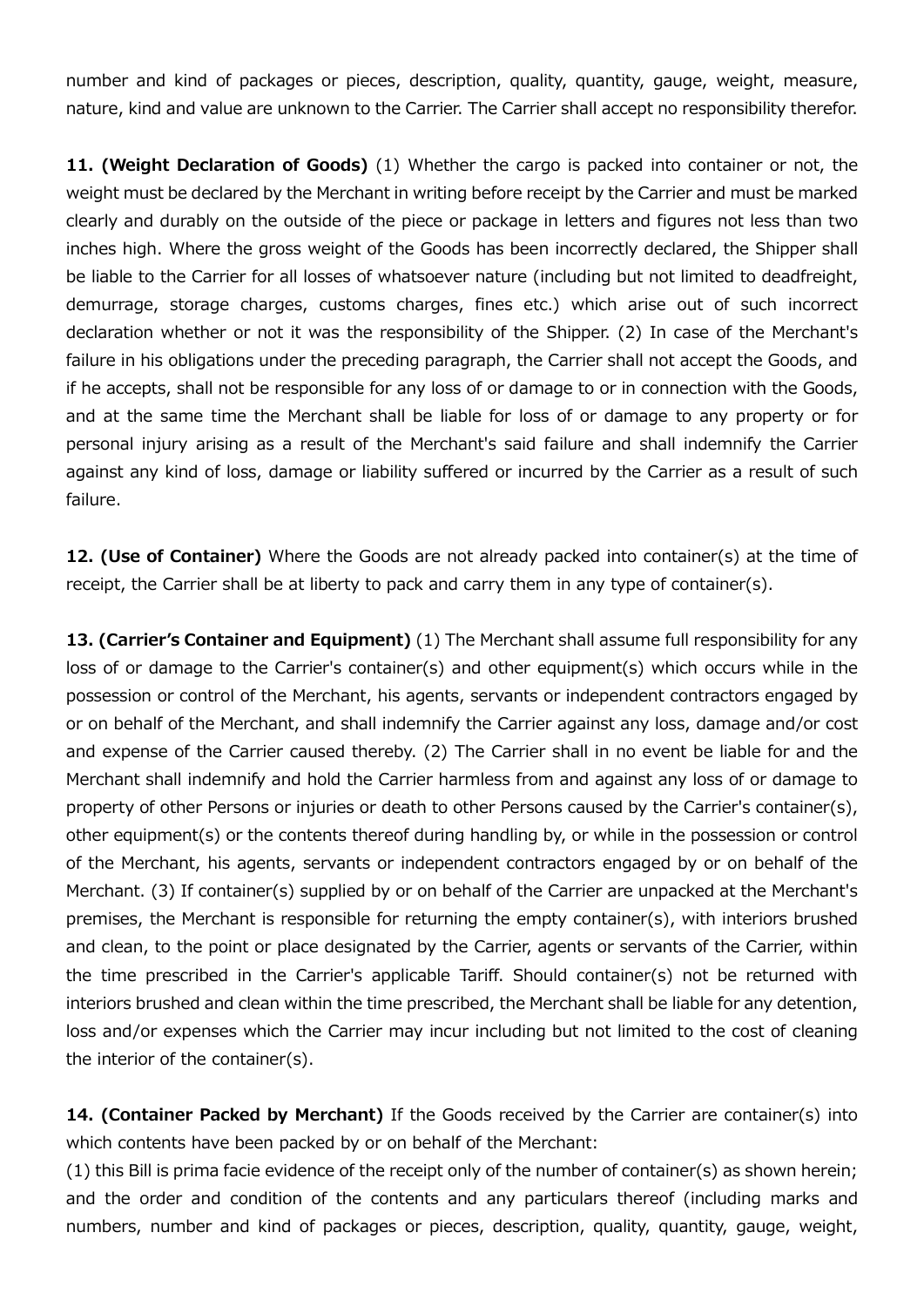measure, nature, kind and value) are unknown to the Carrier, who accepts no responsibility in respect thereof, and (2) the Merchant warrants that the stowage of the contents of container(s) and their closing and sealing are safe and proper and also warrants that the container(s) and contents thereof are suitable for handling and the Carriage in accordance with the terms hereof including Clause 19; in the event of the Merchant's breach of said warranties, the Carrier shall not be responsible for any loss of or damage to or in connection with the Goods or the Carriage resulting from said breach and the Merchant shall be liable for loss of or damage to any other property, or for personal injury or death or the consequences of any other accidents or events whatsoever and shall indemnify the Carrier pursuant to Clause 32; and (3) the Merchant shall inspect the container(s) when the same are furnished by or on behalf of the Carrier, and they shall be deemed to have been accepted by the Merchant as being in sound and suitable condition for the purpose of the Carriage, unless he gives notice to the contrary in writing to the Carrier; and (4) if the container(s) are delivered by the Carrier with seals intact, such delivery shall be deemed as full and complete performance of the Carrier's obligation and the Carrier shall not be liable for any loss of or damage to the contents of the container(s); and (5) the Carrier shall be at liberty to open the container(s) and to inspect the contents of the container(s) without notice to the Merchant at such time and place as the Carrier may deem necessary and all expenses incurred therefrom shall be borne by the Merchant; in case the seals of container(s) are broken by the customs or other authorities for inspection of the contents of the said container(s), the Carrier shall not be liable for any loss, damage, expenses or any other consequences arising or resulting therefrom.

15. (Special Container) (1) The Carrier shall not undertake to carry Goods in refrigerated, heated, insulated, ventilated or any other special container(s), nor to carry special container(s) packed by or on behalf of the Merchant as such; but the Carrier will treat such Goods or container(s) only as ordinary goods or dry container(s) respectively unless: (i) special arrangements for the carriage of such Goods or container(s) have been agreed to in writing between the Carrier and the Merchant; (ii) such special arrangements are fully described in this Bill; and (iii) special freight as required has been paid. (2) The Carrier shall not accept responsibility for the function of special container(s) supplied by or on behalf of the Merchant. (3) Merchants are reminded that refrigerated containers are a vehicle for carriage and storage and not for preparation or processing of the contents. Particular regard should be had to the following: (i) refrigerated containers are not designed to change the temperature (either higher or lower) of a cargo which has not been packed in the container at its designated carrying temperature. Where Goods or a container is presented for carriage at a temperature different than the temperature specified by the Merchant for Carriage, the Carrier shall not be liable for any losses which arise from the Carriage of such container or its contents; and (ii) certain refrigerated containers are able to monitor and control the humidity, the oxygen concentration, the carbon dioxide concentration, and/or any other substances in the interior atmosphere; there are many factors which will affect the humidity, the oxygen concentration, the carbon dioxide concentration, and/or any other substances within the container(s) and the Carrier does not guarantee or accept any liability where the humidity level, the oxygen concentration level, the carbon dioxide concentration level, and/or the level of any other substances inside the container(s) varies from that set on tender for Carriage. (4) As regards the Goods which have been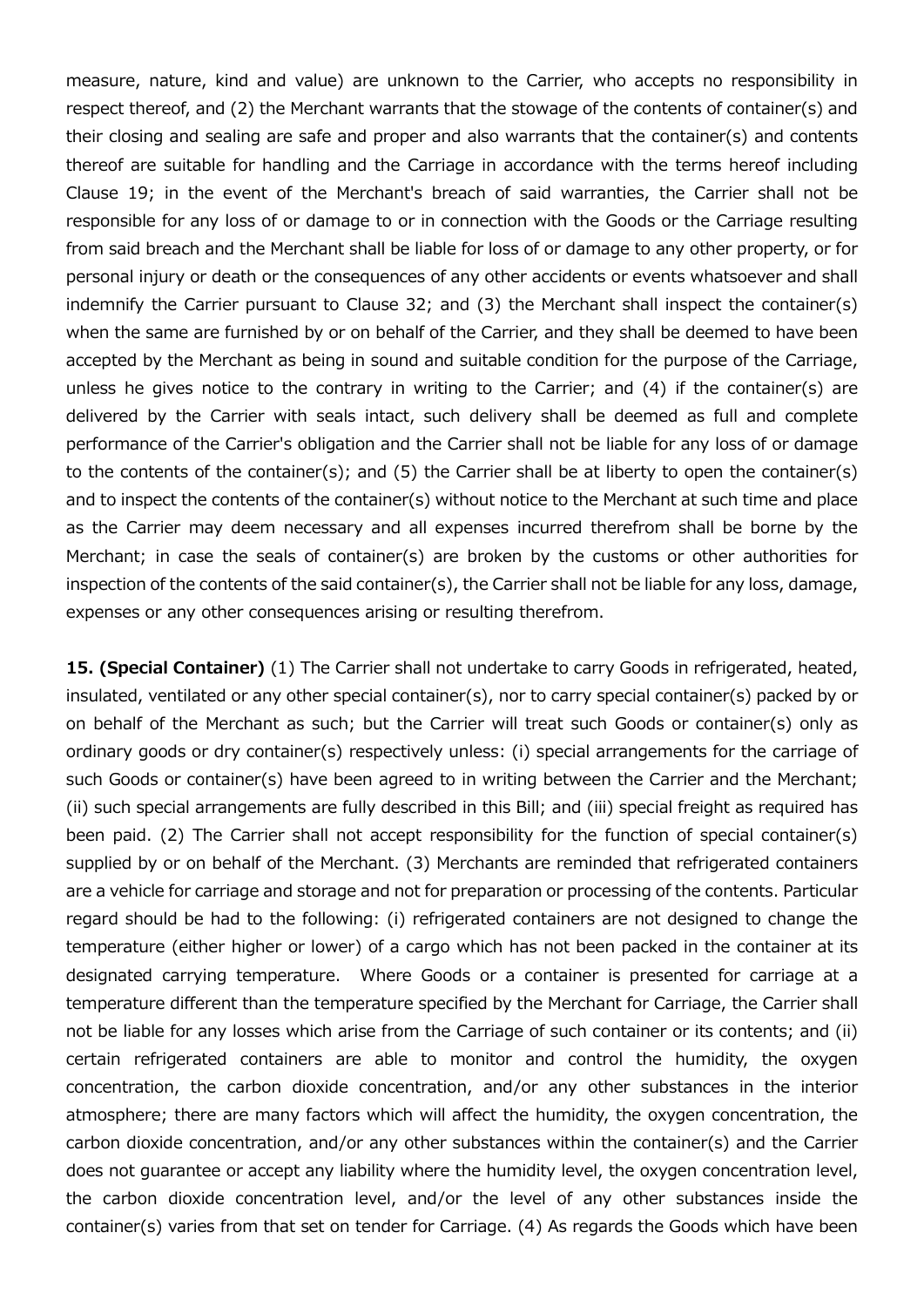agreed to be carried in special container(s) the Carrier shall exercise due diligence to maintain the facilities of the special container(s) while they are in his actual custody and control, and shall not be liable for any kind of loss of or damage to the Goods caused by latent defects, derangement or breakage of facilities of the container(s). (5) If the Goods have been packed into refrigerated container(s) by the Carrier and the particular temperature range requested by the Merchant is inserted in this Bill, the Carrier will set the thermostatic controls within the requested temperature range, but does not guarantee the maintenance of such temperature inside the container(s) and the Carrier shall not be liable for any damage to the contents of the container(s) if the temperature is not maintained. (6) If the cargo received by the Carrier is refrigerated container(s) into which the contents have been packed by or on behalf of the Merchant, it is the obligation of the Merchant to stow the contents properly and to set the thermostatic and/or atmosphere controls and the air vent settings exactly. This includes all circumstances in which the container temperature, the humidity level, the oxygen concentration level, the carbon dioxide concentration level, and/or the level of any other substances and air vent settings have been set by the Carrier before an empty container is delivered to the Merchant for packing. The Carrier shall not be liable for any loss of or damage to the Goods arising out of or resulting from the Merchant's failure in his obligations above and further does not guarantee the maintenance of the intended temperature, the humidity level, the oxygen concentration level, the carbon dioxide concentration level, and/or the level of any other substances inside the container(s).

16. (SOLAS<sup>Ing</sup> Chapter VI Requiation 2 Compliance) (1) The Shipper must provide to the Carrier the Verified Gross Mass of the container(s) by the deadline required at each terminal or the deadline stipulated by the Carrier, whichever comes earlier. The Carrier is under no obligation to weigh any container(s) produced for Carriage. (2) Where the information stated in Clause 16(1) has not been provided within the period stipulated above the Carrier may at its sole option reject the container(s) for loading and shall have the liberty but not the obligation to load the container(s) on any future sailing at any time subject to available carrying capacity. The Carrier shall under no circumstances be liable for any delays or costs caused because of the container(s) being rejected for loading. (3) If, at the sole discretion of either the port of loading terminal operator or the Carrier, it is determined necessary to weigh the container(s), the Shipper hereby consents to allow such weighing and the weight thereby determined shall be the Verified Gross Mass used for loading, planning, charges or any other requirement for which the Verified Gross Mass is needed. The costs of the weighing of the container(s) in these circumstances are solely for the Shippers' account. (4) The Carrier reserves the right to reject for Carriage any container(s) where the difference between Verified Gross Mass declared by the shipper and that of the Verified Gross Mass determined by the Carrier (or the terminal, as the case may be) exceeds  $+/- 2.5\%$  of the difference between the determined and declared Verified Gross Mass. (5) Where the Verified Gross Mass of the container(s) has been incorrectly declared, the Shipper shall be liable to the Carrier for all losses of whatsoever nature (including but not limited to dead freight, demurrage, storage charges, customs charges, fines etc.) which arise out of such incorrect declaration whether or not it was the responsibility of the Shipper. (6) Any container(s) where the Verified Gross Mass is in excess of the maximum gross mass indicated on the Safety Approval Plate will not be carried in any circumstances. ※International Convention for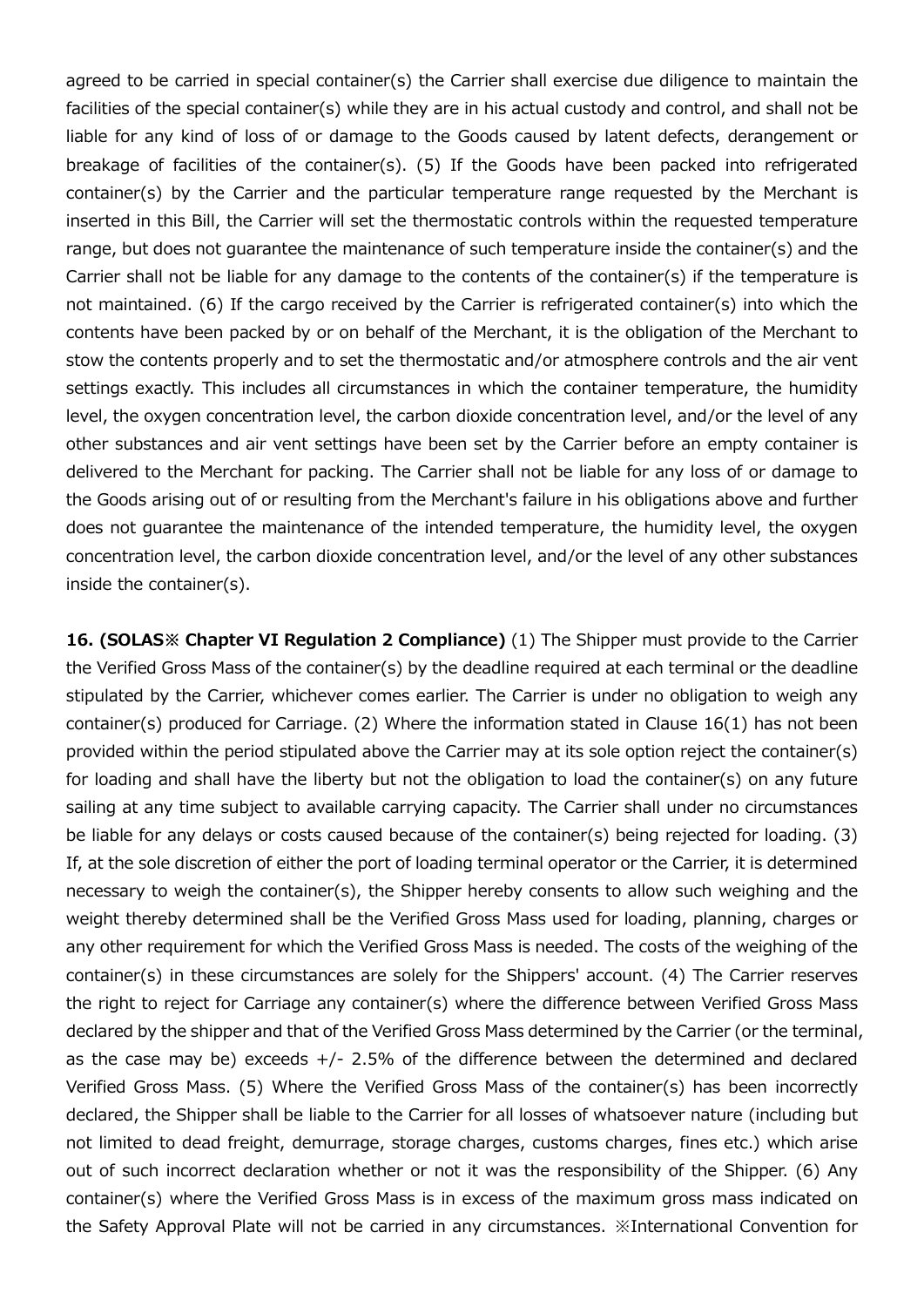the Safety of Life at Sea

17. (Dangerous Goods and Contraband) (1) The Carrier will not accept any goods tendered for Carriage which may become or is inherently of a dangerous, explosive, flammable, radioactive, corrosive, damaging, noxious, hazardous, poisonous, liquefying, injurious nature or which are or may become liable to damage any Persons or property whatsoever and whether or not they are listed in any official or unofficial, international or national code, convention, listing or table without (i) the Merchant giving to the Carrier prior written notice of their nature, character, name, label and classification and obtaining the Carrier's consent in writing; and (ii) without the Merchant distinctly marking the goods and the container(s) or other covering on the outside so as to indicate the nature and character of any such goods and so as to comply with any and all applicable laws, regulations or requirements. (2) The Merchant undertakes to submit the full address of the Shipper and the consignee and all documents or certificates required by any applicable laws or regulations or by the Carrier for the Carriage of the goods set out in Clause 17(1).

(3) Whenever the Goods are discovered to have been received by the Carrier without the Merchant having complied with this Clause 17 or the Goods are found to be contraband or prohibited by any laws or regulations of the port of loading, discharge or call or any place or waters during the transport, the Carrier shall be entitled to have such Goods rendered innocuous, thrown overboard or discharged or otherwise disposed of at the Carrier's discretion without compensation and the Merchant shall be liable for and indemnify the Carrier against any kind of loss, damage or liability including loss of freight, and any expenses directly or indirectly arising out of or resulting from such Goods, regardless of whether they are caused intentionally or negligently. (i.e. absolute liability of the Merchant) (4) The Carrier may exercise or enjoy the right or benefit conferred on him by Clause 17(3) whenever it is apprehended that the Goods described in Clause 17(1) become dangerous to the Carrier, Vessel, cargo, Persons and/or any other property. (5) The Carrier has the right to inspect the contents of the package(s) or container(s) at any time and anywhere without the Merchant's agreement but only at the risk and expense of the Merchant. (6) The Merchant shall be obligated to provide the Carrier, in writing and in advance of shipment, with all up to date information as to requirements for the safe Carriage of the Goods and any other information with respect to the Goods and the Carriage as he may be required to provide by any applicable law or regulation or by the Carrier. (7) Such written application must accurately state the method of rendering the Goods innocuous, with the full names and addresses of the Shipper and the consignee. The Carrier shall not be responsible in any way whatsoever for rendering them innocuous and the results from such an action if any.

18. (Special Cargoes and Valuable Goods) (1) Special Stowage: The Goods shall not be carried in the refrigerated, ventilated, insulated, heated or any other special compartments but shall be carried in the ordinary compartments, unless (i) special arrangements for such stowage have been agreed upon in writing prior to shipment between the Carrier and the Merchant, (ii) such special arrangements are noted on the face of this Bill, and (iii) special freight as required has been prepaid. The Carrier shall not be liable for any loss of or damage to or in connection with the Goods arising out of or resulting from such stowage in the ordinary compartments. (2) Valuable Goods: The Carrier shall not be liable to any extent for any loss of or damage to or in connection with platinum, gold,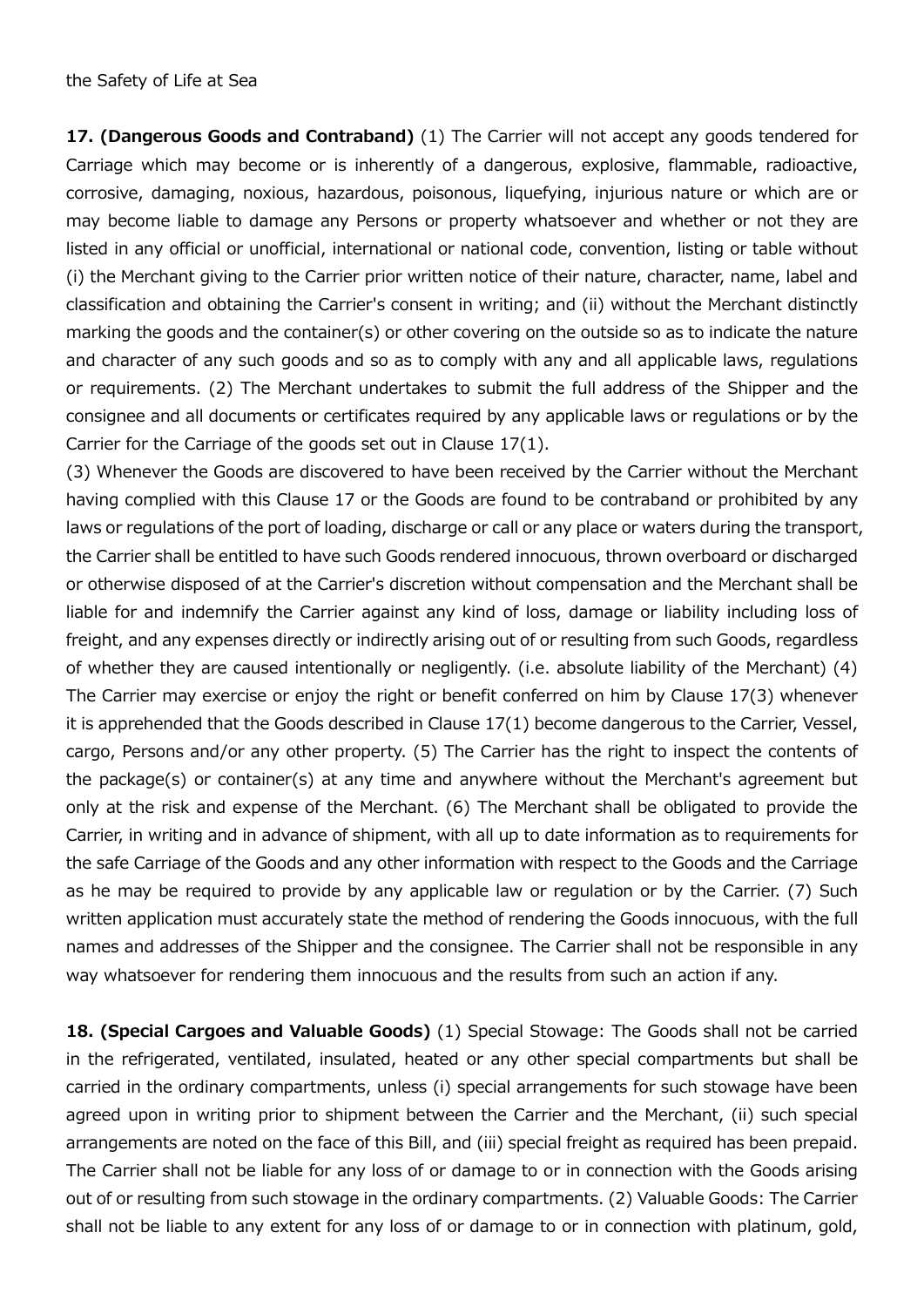silver, jewellery, precious stones, precious or rare metals, radioisotopes, precious chemicals, bullion, specie, currency, negotiable instruments, securities, writings, documents, pictures, embroideries, works of art, curios, heirlooms, collections of every nature or any other valuable goods whatsoever including goods having particular value only for the Merchant, unless the true nature and value of the Goods have been declared in writing by the Merchant before receipt of the Goods by the Carrier, and the same is inserted on the face of this Bill and ad valorem freight has been prepaid thereon. (3) Iron and Steel: The iron, steel and metal goods which are at the time of shipment in the ordinary external condition as to rust, corrosion, oxidation, moisture, scratch, dent or bend are admitted as being in apparent good order and condition by the Carrier and the Merchant, and the terms "apparent good order and condition" on the face hereof does not mean any admission by the Carrier as to the absence of such ordinary rust, corrosion, oxidation, moisture, scratch, dent or bend. In case of iron and steel, angles, bars, channels, etc. shipped loose or in bundles, the Carrier shall not be responsible for correct delivery, and all expenses incurred at the port of discharge consequent upon insufficient securing or marking shall be paid by the Merchant unless; (i) every piece is distinctly and permanently marked with oil paint; (ii) every bundle is securely fastened, distinctly and permanently marked with oil-paint and metal-tagged, so that each piece or bundle can be distinguished at the port of discharge. (4) Cotton: As the Carrier has no reasonable means of checking the marks upon the cotton at the time of shipment, any reference to the marks on the face hereof is made at the Merchant's request only for the Merchant's convenience and the Carrier shall not be liable for the inaccuracy thereof. The Merchant shall undertake to take delivery of the cotton actually loaded at the port of loading and shall not refuse to do so merely because of discrepancy of the marks between those stated on the face hereof and those shown upon the cotton. (5) Lumber and Timber: the lumber, timber and products thereof which are at the time of shipment in the ordinary external condition as to chafage, breakage, hook holes, split, broken pieces, stain, warps, shakes and/or decoloration are admitted as being in apparent good order and condition by the Carrier and the Merchant, and the term "apparent good order and condition" on the face hereof does not mean any admission by the Carrier as to the absence of such ordinary chafage, breakage, hook holes, split, broken pieces, stain, warps, shakes and/or decoloration. (6) Bulk Cargo: The quantity or weight of the Goods shown on the face hereof is ascertained by a party other than the Merchant and the Carrier, who have no reasonable means of checking the accuracy thereof, and agreed to be stated herein only for the Merchant's convenience, without constituting any evidence against the Carrier.

19. (Deck Cargo) (1) The Goods stowed in poop, forecastle, deckhouse, shelter deck, passenger space or any other covered space shall be deemed to be stowed under deck for all purposes including general average. (2) The Carrier has the right to carry the Goods in container(s) under deck or on deck. (3) When the Goods are carried on deck, the Carrier shall not be required to specially note, mark or stamp any statement of "on deck stowage" on this Bill, any custom to the contrary notwithstanding. The Goods so carried shall be subject to the Act or Hague Rules Legislation, as the case may be, and the stowage of such Goods shall constitute under deck stowage for all purposes including general average. (4) The Carrier shall not be liable in any capacity whatsoever for any nondelivery, misdelivery, any loss of or damage to or in connection with the Goods or the Carriage which are carried on deck and specially stated on this Bill to be so carried, whether or not caused by the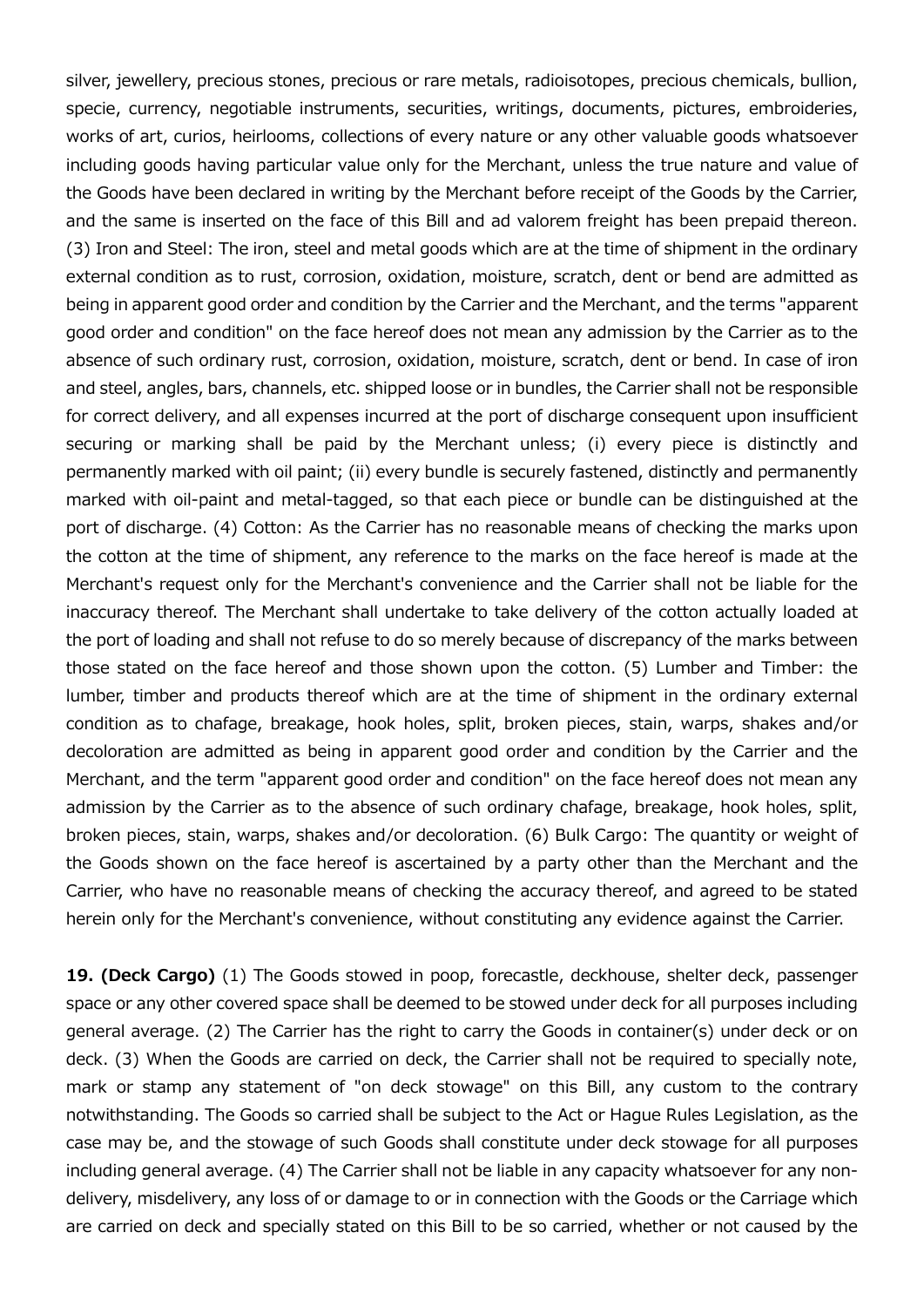Carrier's negligence or the Vessel's unseaworthiness.

20. (Live Animals and Plants) The Carrier shall not be responsible for any accident, disease, mortality, loss of or damage to live animals, birds, reptiles, and fish and plants arising or resulting from any cause whatsoever including the Carrier's negligence or the Vessel's unseaworthiness, and shall have the benefit of all the provisions of this Bill, except those inconsistent with the provisions of this Clause.

21. (Delivery by Marks) (1) The Carrier shall not be liable for failure of delivery in accordance with marks unless such marks shall have been clearly and durably stamped or marked upon the Goods, package(s) and container(s) by the Merchant before they are received by the Carrier in letters and numbers not less than two inches high, together with names of the port of discharge and place of delivery. (2) In no circumstances shall the Carrier be responsible for delivery in accordance with other than leading marks. (3) The Merchant warrants to the Carrier that the marks on the Goods, package(s) and container(s) correspond to the marks shown on this Bill and also in all respects comply with all laws and regulations in force at the port of discharge or place of delivery, and shall indemnify the Carrier against all loss, damage, expenses, penalties and fines arising or resulting from incorrectness or incompleteness thereof. (4) Goods which cannot be identified as to marks and numbers, cargo sweepings, liquid residue and any unclaimed goods not otherwise accounted for shall be allocated for the purpose of completing delivery to the various Merchants of Goods of like character, in proportion to any apparent shortage, loss of weight or damage, and the Merchant shall accept such Goods or parts thereof allocated to him as full and complete delivery.

22. (Delivery) (1) The Carrier shall have the right to deliver the Goods at any time from or at the Vessel's side, custom house, warehouse, wharf, quay or any other place designated by the Carrier within the geographic limits of the port of discharge or place of delivery shown herein. (2) In any case the Carrier's responsibility shall cease when the Goods have been delivered to the Merchant or inland carriers or any other Person entitled to receive the Goods on his behalf at the place designated by the Carrier. Delivery of the Goods to the custody of customs or any other authorities shall constitute final discharge of the Carrier's responsibility hereunder.

(3) In case the Goods received by the Carrier are container(s) into which contents have been packed by or on behalf of the Merchant, the Carrier shall only be responsible for delivery of the total number of container(s) shown herein, and shall not be required to unpack the container(s) and deliver the contents thereof in accordance with brands, marks, numbers, sizes or types of packages or pieces; provided, however, that at the Carrier's absolute discretion and upon the Merchant's demand in writing reaching the Carrier at least 3 days prior to the scheduled date of arrival of the Vessel at the port of discharge concerned, container(s) may be unpacked and the contents thereof may be delivered by the Carrier to one or more receivers in accordance with the written instructions, in which case if the seal of the container(s) is intact at the time of unpacking, all the Carrier's obligations hereunder shall be deemed to have been discharged and the Carrier shall not be responsible for any loss of or damage to the contents arising or resulting from such delivery and the Merchant shall be liable for an appropriate adjustment of the freight and any additional charges incurred. (4) In case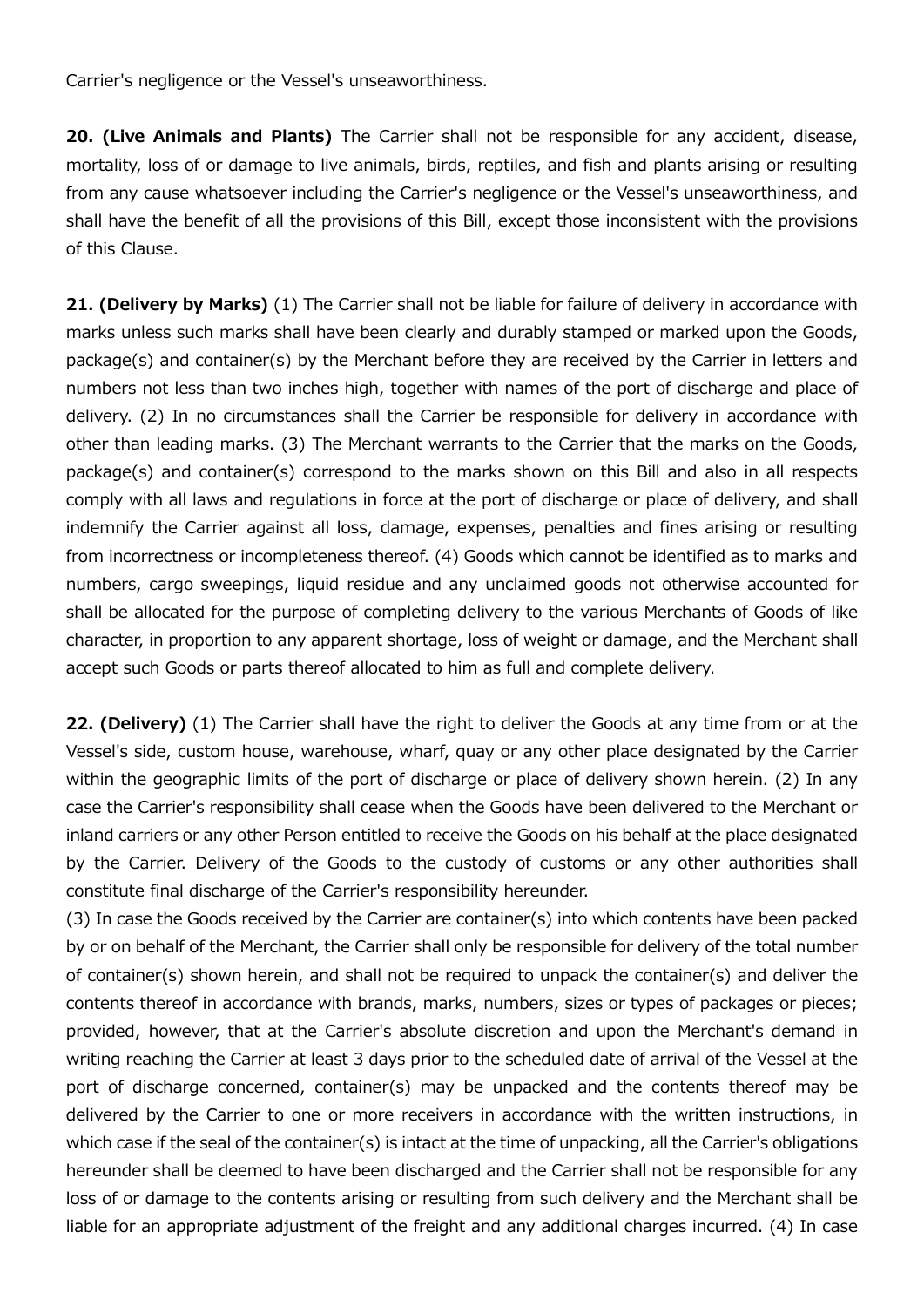the Goods have been packed into container(s) by the Carrier, the Carrier shall unpack the container(s) and deliver the contents thereof and shall not be required to deliver the Goods in container(s); provided, however, that at the Carrier's absolute discretion and subject to prior arrangement between the Shipper and the Carrier, Goods may be delivered to the Merchant in container(s), in which case if the container(s) are delivered by the Carrier with seals intact, such delivery shall be deemed as full and complete performance of the Carrier's obligations hereunder and the Carrier shall not be responsible for any loss of or damage to the contents of the container(s). (5) Delivery at optional ports shall be granted only when arranged prior to the time of receipt of the Goods and as expressly provided herein. The Merchant must give notice in writing to the Carrier of the delivery port from the named optional ports at least 48 hours prior to the Vessel's arrival there, otherwise the Goods shall be landed at any of the optional ports at the Carrier's option and the Carrier's responsibility shall then cease. (6) The Carrier shall take reasonable care to ascertain the identity of the Merchant entitled to delivery of the Goods hereunder and shall have no liability whatsoever and howsoever arising for misdelivery unless due to failure to take such reasonable care. (7) Where this Bill is issued as a Sea Waybill, delivery of the Goods shall be made to the named consignee upon production of such proof of identity as may be required by the Carrier. The consignee will not be required to produce an original of this Sea Waybill unless requested to do so by the Carrier in its absolute discretion. (8) Where this Bill is issued as a Sea Waybill, the Shipper may opt to transfer all rights of control over the Goods to the consignee provided that (i) such option is exercised not later than the time of receipt of the Goods by the Carrier; and (ii) the transfer is noted in this Bill. Subject to the foregoing, and subject to applicable law and the Carrier's consent, on production of the full sets of the Sea Waybill the Shipper may stop the Carriage or delivery of the Goods or change the consignee, the port of discharge and/or the place of delivery provided that notice to that effect is given to the Carrier: (a) in writing; and (b) prior to the consignee claiming delivery of the Goods after their arrival at place of delivery; and (c) sufficiently early to allow the Carrier a reasonable opportunity to implement the request. The Shipper shall indemnify, defend and hold the Carrier harmless from all consequences of the Carrier complying with said request. (9) Notwithstanding any custom of the port to the contrary, the Goods may be discharged as soon as the Vessel is ready to discharge, without notice, continuously day and night, Sundays and holidays included, regardless of weather, onto wharf or quay or into warehouse, or into lighter, hulk, lazaretto, craft or on any other place and may be stored there. (10) At any port the Carrier is authorized by the Merchant to entrust masterporterage (receiving, watching, weighing, delivering, lighterage, cartage, custody) and any other services to any firm, corporation, Person, whether owned by, subsidiary to, associated or affiliated with or employed by the Carrier or not, or to custom or public authorities or department thereof, and who are deemed to act solely as agent of the Merchant.

23. (Over-Carriage) In case the Goods or any part thereof can not be found during the Vessel's stay at the port of discharge, the Goods are, when found, to be forwarded to their destination at the Carrier's expense but free of liability for any loss, depreciation or damage arising from over-carriage or return-carriage.

24. (Fire) The Carrier shall not be responsible for any loss of or damage to or in connection with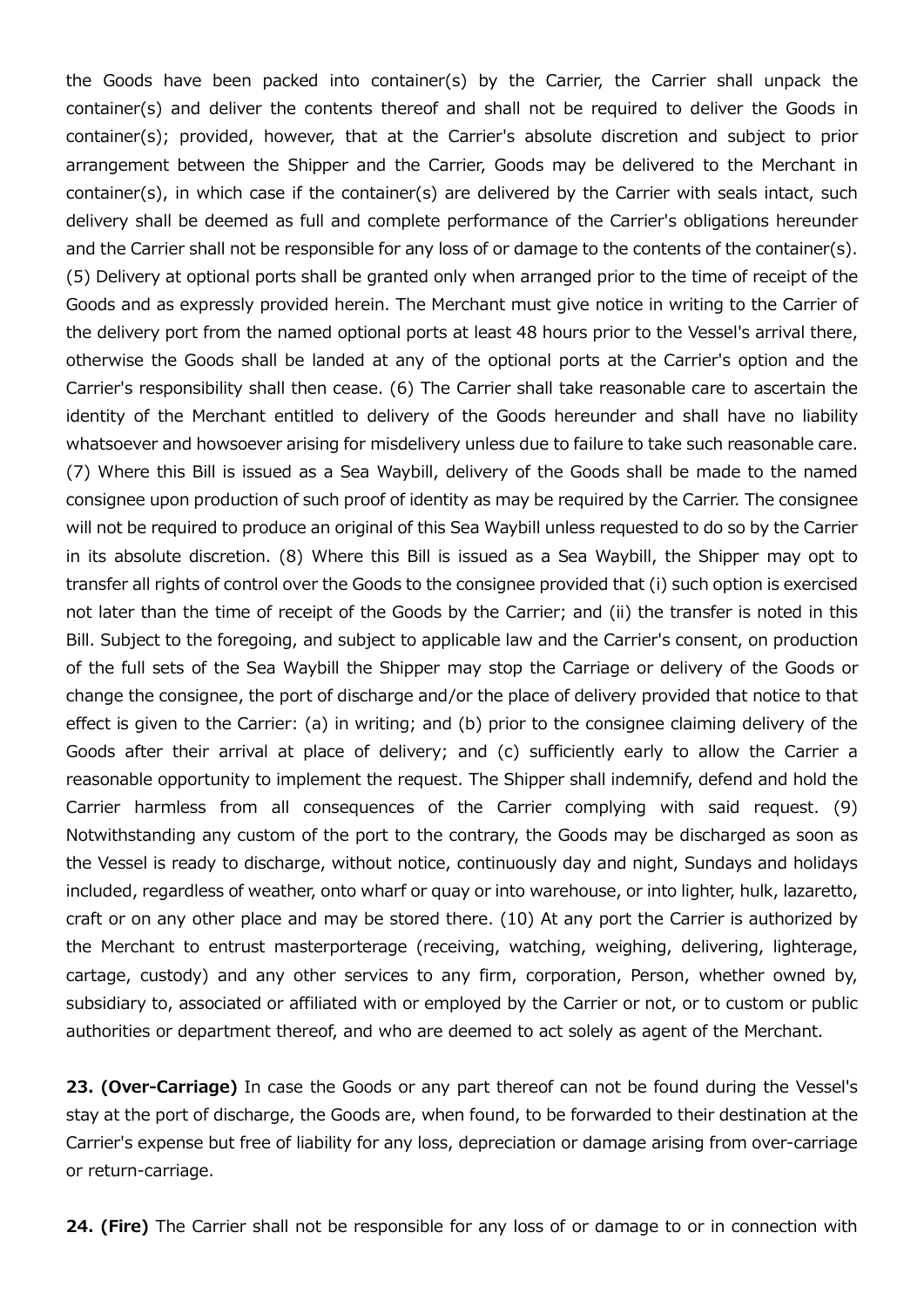the Goods or the Carriage arising or resulting from fire occurring at any time and even though before loading on or after discharge from the Vessel, unless caused by the actual fault or privity of the Carrier.

25. (Lien) (1) The Carrier shall have a lien on the Goods, which shall survive delivery, for all freight, dead freight, demurrage, storage, general average, salvage, damage, loss, charges, expenses, and any other sums whatsoever payable by or chargeable to or for the account of the Merchant under this Bill and any other contracts of Carriage with the Merchant whatsoever, whether they may be relevant to this Bill or not, and the cost and expenses of recovering the same including attorneys' fees, and the Carrier may sell the Goods privately or by public auction without notice to the Merchant for the purpose of recovering any sums due. If on sale of the Goods, the proceeds fail to cover the amount due and the cost and expenses incurred, the Carrier shall be entitled to recover the deficit from the Merchant. (2) If the Goods are unclaimed during a reasonable period not to exceed 45 days counting from the discharging date or whenever in the Carrier's opinion the Goods will become deteriorated, decayed or worthless, the Carrier may, without prejudice to any other rights against the Merchant, at his discretion and subject to his lien and without any responsibility attaching to him, sell, abandon or otherwise dispose of such Goods solely at the risk and expense of the Merchant and he may apply the proceeds of any such sale or disposal in reduction of the sums due to the Carrier from the Merchant.

26. (Freight and Expenses) (1) Freight may be calculated on the basis of the particulars of the Goods furnished by the Merchant who shall be deemed to have guaranteed the Carrier the accuracy of the contents, weight, measure or value as furnished by him, at the time of shipment, but the Carrier may, for the purpose of ascertaining the actual particulars, at any time, open the package(s), container(s), pallet(s) and/or other similar article(s) of transport and examine contents, weight, measure and value of the Goods at the risk and expense of the Merchant. In case of incorrect declaration of the contents, weight, measure or value of the Goods, the Merchant shall be liable for and bound to pay to the Carrier, (a) the balance of freight between the freight charged and that which would have been due, had the correct details been given, (b) as and by way of liquidated and ascertained damages, a sum equal to the correct freight, plus (c) all expenses including attorneys' fees incurred by the Carrier in ascertaining the inaccuracies and collecting all sums due to him. (2) Full freight to the port of discharge and/or destination named herein shall be considered as completely earned on shipment of the Goods, whether the freight be stated or intended to be prepaid or to be collected at the port of discharge, destination or any other place. The Carrier shall be entitled to all freight and other charges due hereunder, whether actually paid or not, and to receive and retain them irrevocably under any circumstances whatsoever, whether the Vessel and/or the Goods be lost or not, or the voyage be broken up or frustrated or abandoned at any stage of the Carriage. Full freight shall be paid on damaged or unsound Goods. (3) The payment of freight and/or charges shall be made in full and in cash without any offset, counterclaim or deduction. Freight and all other charges shall be paid in the currency named in this Bill, or at the Carrier's option, in its equivalent in the currency of the Port of Loading or of Discharge or the Place of Receipt or of Delivery or as specified in the applicable Carrier's Tariff or custom at the place of payment. (4) Goods once shipped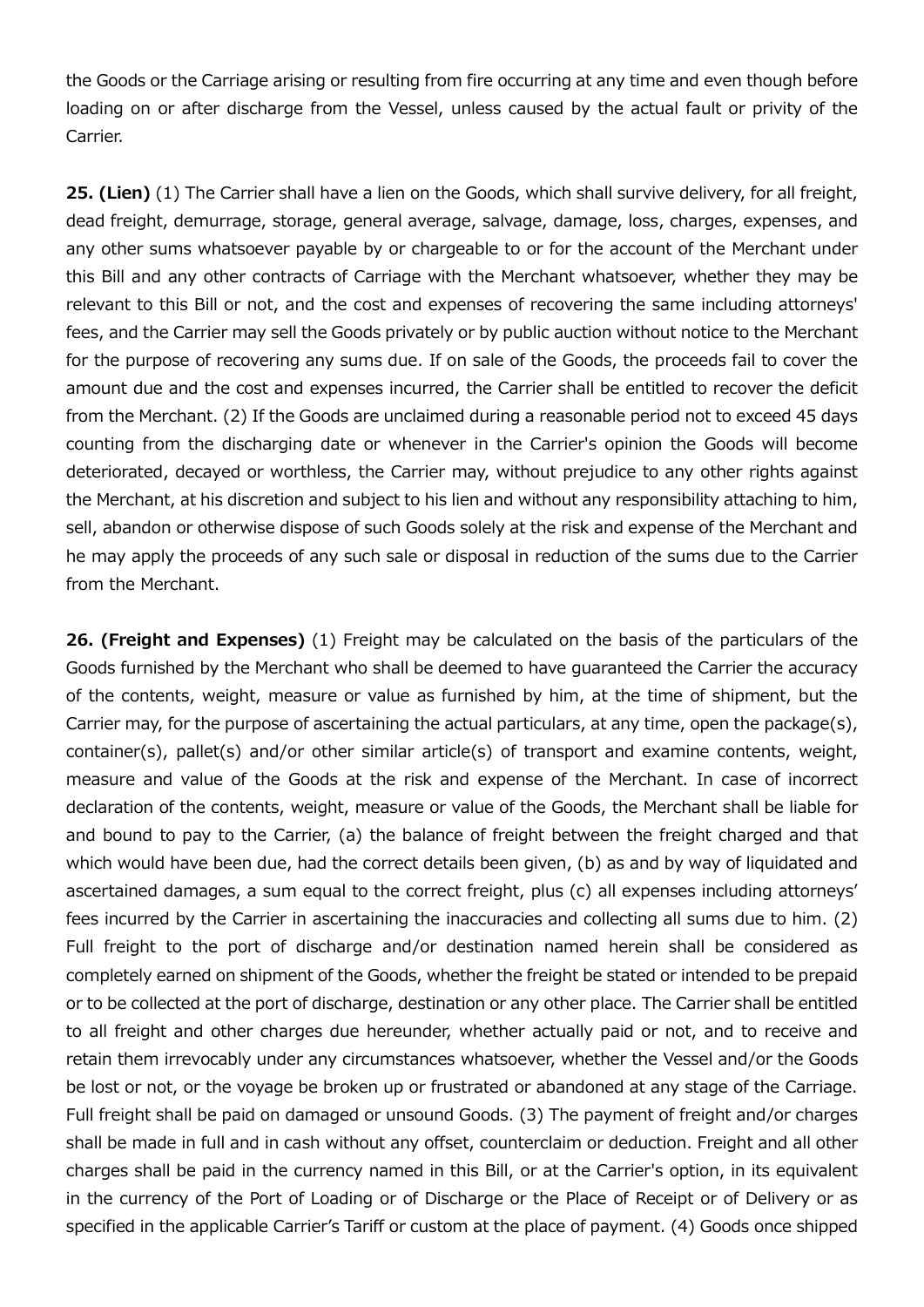cannot be taken away or disposed of by the Merchant except upon the Carrier's consent and against payment of full freight and compensation for any loss, damage or expense sustained by the Carrier through such taking away or disposal. If the Goods are not available when the Vessel is ready to load, the Carrier is relieved of any obligation to load such Goods and the Vessel may leave the port without further notice and dead freight shall be paid by the Merchant. (5) The Merchant shall be liable for, and indemnify the Carrier against all dues, duties, taxes and charges including consular fees levied on the Goods, or all fines and/or loss sustained or incurred by the Carrier in connection with the Goods howsoever caused, including the Merchant's failure to comply with laws and regulations of any government or public authorities in connection with the Goods or to procure consular, Board of Health or other certificate to accompany the Goods. The Merchant shall be liable for return freight and charges on the Goods refused exportation or importation by any government or public authorities. If the Carrier is of the opinion that the Goods stand in need of sorting, inspecting, mending or repairing or reconditioning or otherwise require protecting or caring for, the Carrier may carry out such work at the cost and expense of the Merchant. The Merchant authorizes the Carrier to pay and/or incur all such charges and expenses and to do any matters mentioned above at the expense of and as agent for the Merchant and to engage other Persons to regain or seek to regain possession of the Goods and do all things deemed advisable for the benefit of the Goods. (6) The shipper, consignor, consignee, owner or receiver of the Goods and holder of this Bill shall be jointly and severally liable to the Carrier for the payment of all freight and charges and for the performance of the obligation of each of them hereunder.

27. (Notice of Claim and Time for Suit) (1) Unless notice of loss or damage and the general nature of such loss or damage be given in writing to the Carrier at the port of discharge or place of delivery before or at the time of delivery of the Goods or, if the loss or damage be not apparent, within 3 days after delivery, the Goods shall be deemed to have been delivered as described in this Bill. (2) Where the Goods have been or may have been lost or damaged during the custody of Sub-Contractors, the Carrier shall be discharged from all liability whatsoever in respect of the Goods unless the Merchant gives the Carrier notice of loss and notice of claim in time for the Carrier to comply with the requirements of the Sub-Contractors. It is the Merchant's obligation to inquire as to those requirements. The Carrier is not obligated to volunteer that information. (3) In any event, despite as provided in Clause 27(2), the Carrier shall be discharged from all liability whatsoever in respect of the Goods unless suit is brought within one year after delivery of the Goods or the date when the Goods should have been delivered. (4) In no event shall the Carrier be liable for any loss of possible profit or any consequential loss.

28. (Defences and Limits for the Carrier) The Defences and limits of liability provided for in this Bill shall apply in any action against the Carrier for any and all liability whatsoever in respect of the Goods whether the action be founded in contract, in tort or otherwise.

29. (Limitation of Liability) (1) Subject always to the Carrier's right to limit liability as provided in this Bill, if the Carrier is liable in respect of loss of or damage to Goods, compensation should be calculated by reference to the commercial invoice value with the addition of freight and insurance (if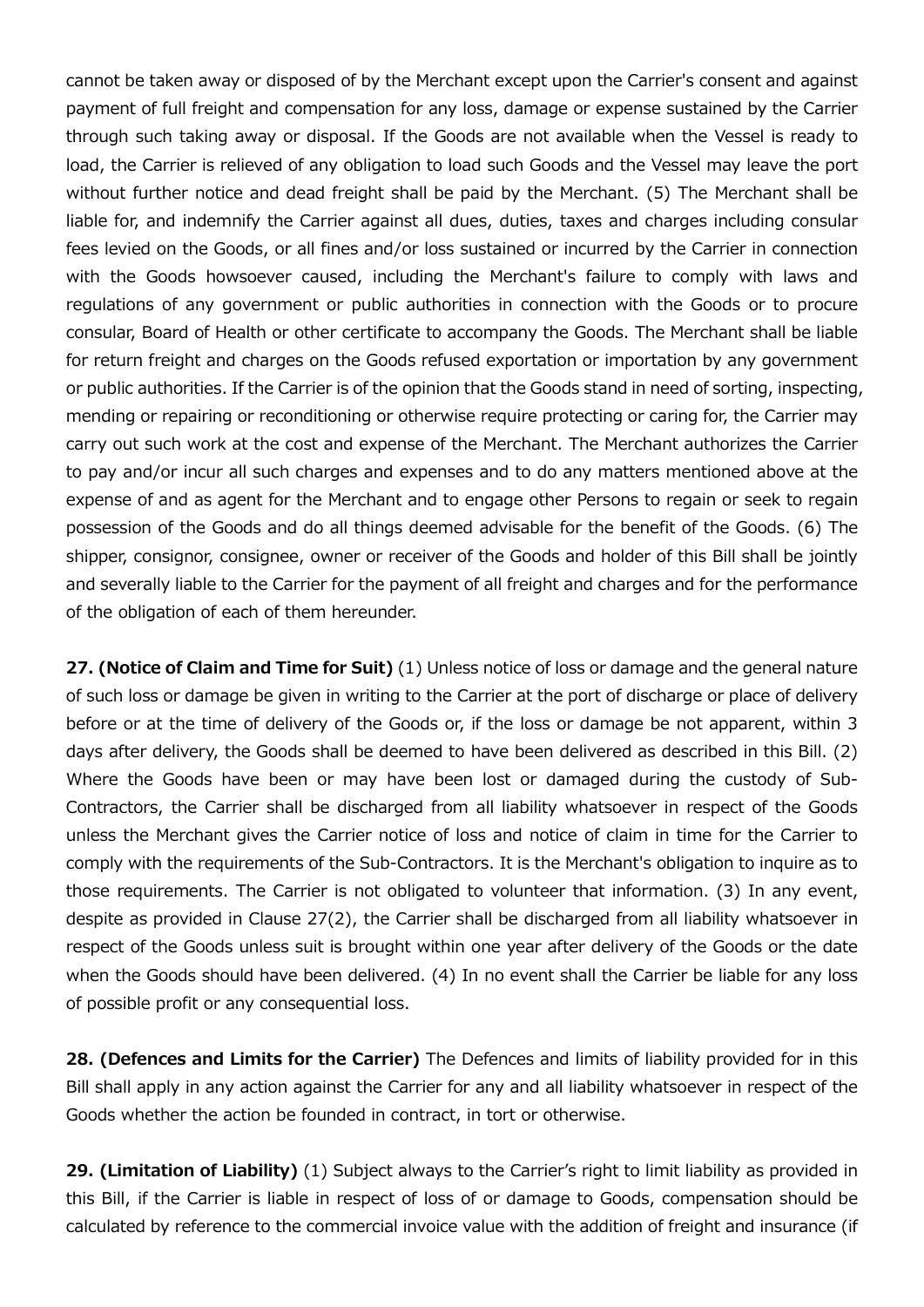paid) or the reasonable value of the same kind and/or quality of Goods at the port of discharge where no commercial invoice is provided. (2) The Carrier shall not in any event be liable for any loss of or damage to or in connection with the Goods or the Carriage in an amount exceeding 666.67 Special Drawing Rights ("SDR" as defined by the International Monetary Fund) per package or unit or 2 SDR per kilogram of gross weight of the Goods lost or damaged, whichever is the higher except where Clause 29(3) applies. (3) For shipments to or from the United States of America, and if the following is not invalid or unenforceable under the local law of the jurisdiction in which legal proceedings are brought, the Carrier's liability will not exceed U.S.\$500 per package or customary freight unit. The limitations under this paragraph shall not prejudice the application of lower limitation of liability applicable under Clause 8, if any. (4) The limitations referred to in Clause 29 shall apply unless the nature and value of such Goods have been declared by the Merchant before shipment and inserted on the face of this Bill and extra freight has been paid as required. A declaration of higher value, if inserted on the face of this Bill, shall be prima facie evidence of the value of the Goods, but shall not be binding on the Carrier. (5) Where the cargo has been packed into package(s), container(s), pallet(s) or unitized into other similar article(s) of transport by or on behalf of the Merchant, and when the number of packages or units packed into packages(s), container(s), pallet(s) or unitized into other similar article(s) of transport is not enumerated on the face hereof, each package, container, pallet and/or other similar article of transport including the entire contents thereof shall be considered as one package for the purpose of the application of the limitation of liability provided for herein.

30. (General Average, New Jason Clause) (1) General average shall be adjusted, stated and settled at Tokyo or any other port or place at the Carrier's option according to the York-Antwerp Rules, 1994, and as to matters not provided for by these Rules, according to the laws and usages of the port or place of adjustment, and in the currency selected by the Carrier. The general average statement shall be prepared by the adjusters appointed by the Carrier. An average agreement or bond and such cash deposit as the Carrier may deem sufficient to cover the estimated contribution of the Goods and any salvage and special charges thereon and any other additional securities as the Carrier may require shall be furnished by the Merchant to the Carrier before delivery of the Goods. (2) The New Jason Clause as published by the Baltic and International Maritime Council is hereby incorporated into this Bill.

31. (Both to Blame Collision Clause) The Both to Blame Collision Clause as published by the Baltic and International Maritime Council is hereby incorporated into this Bill.

**32. (Indemnity)** (1) The Merchant shall indemnify, defend and hold the Carrier harmless from all consequences of any: (i) failure by the Merchant to comply with any provision of this Bill, Carrier's applicable Tariff, and/or any applicable circulars or contracts, laws or regulations, and/or (ii) breach of any of the Merchant's representations or warranties or undertakings. (2) The Merchant's obligation to so indemnify, defend and hold harmless shall include reimbursement of all expenses or amounts spent or incurred, including any expenses to mitigate losses and damages, attorneys' fees, penalties or liabilities imposed, or loss of profit, directly or indirectly arising from or in connection with such